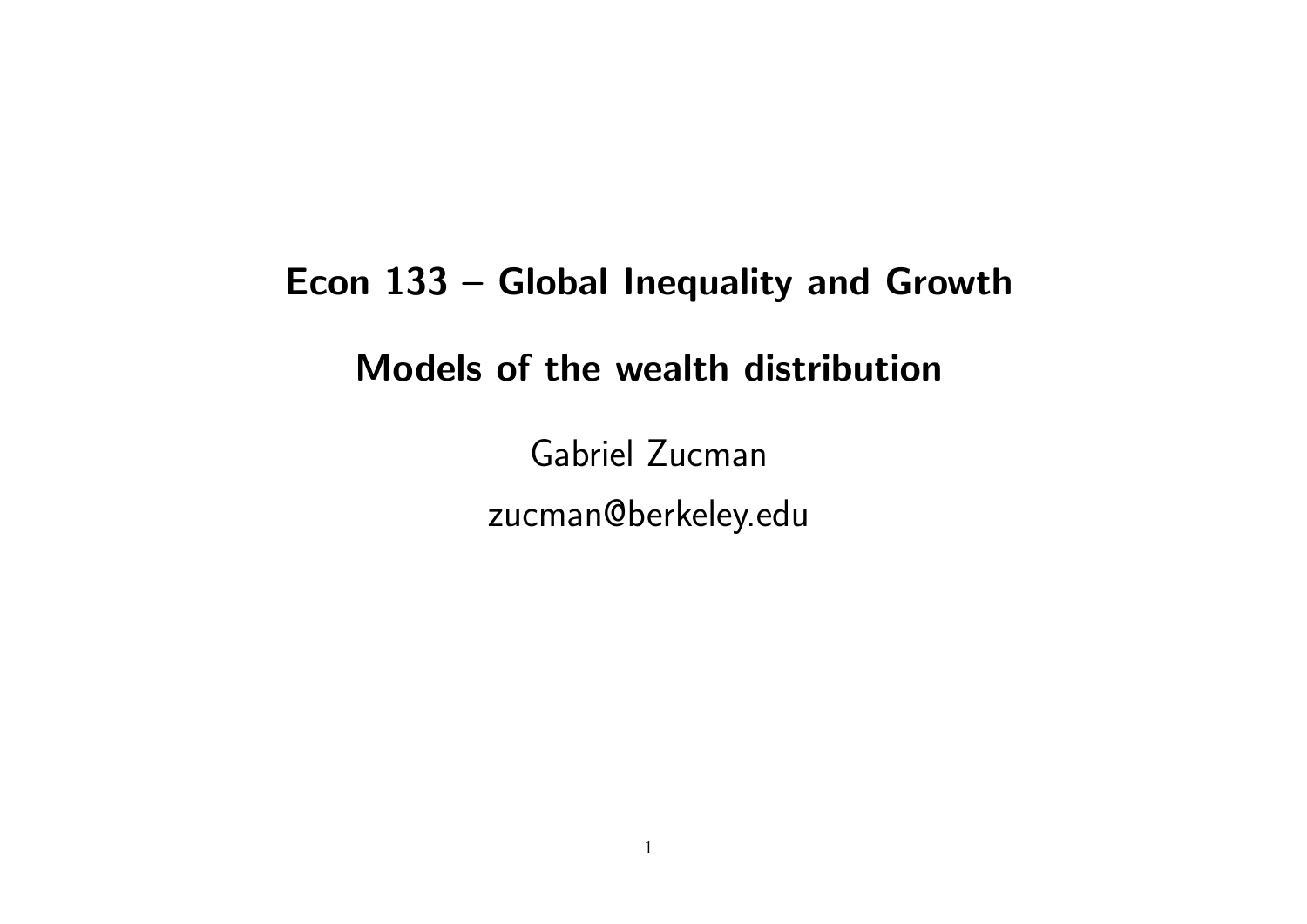## Roadmap

- The precautionary saving model
- The life-cycle model
- Dynamic random shock models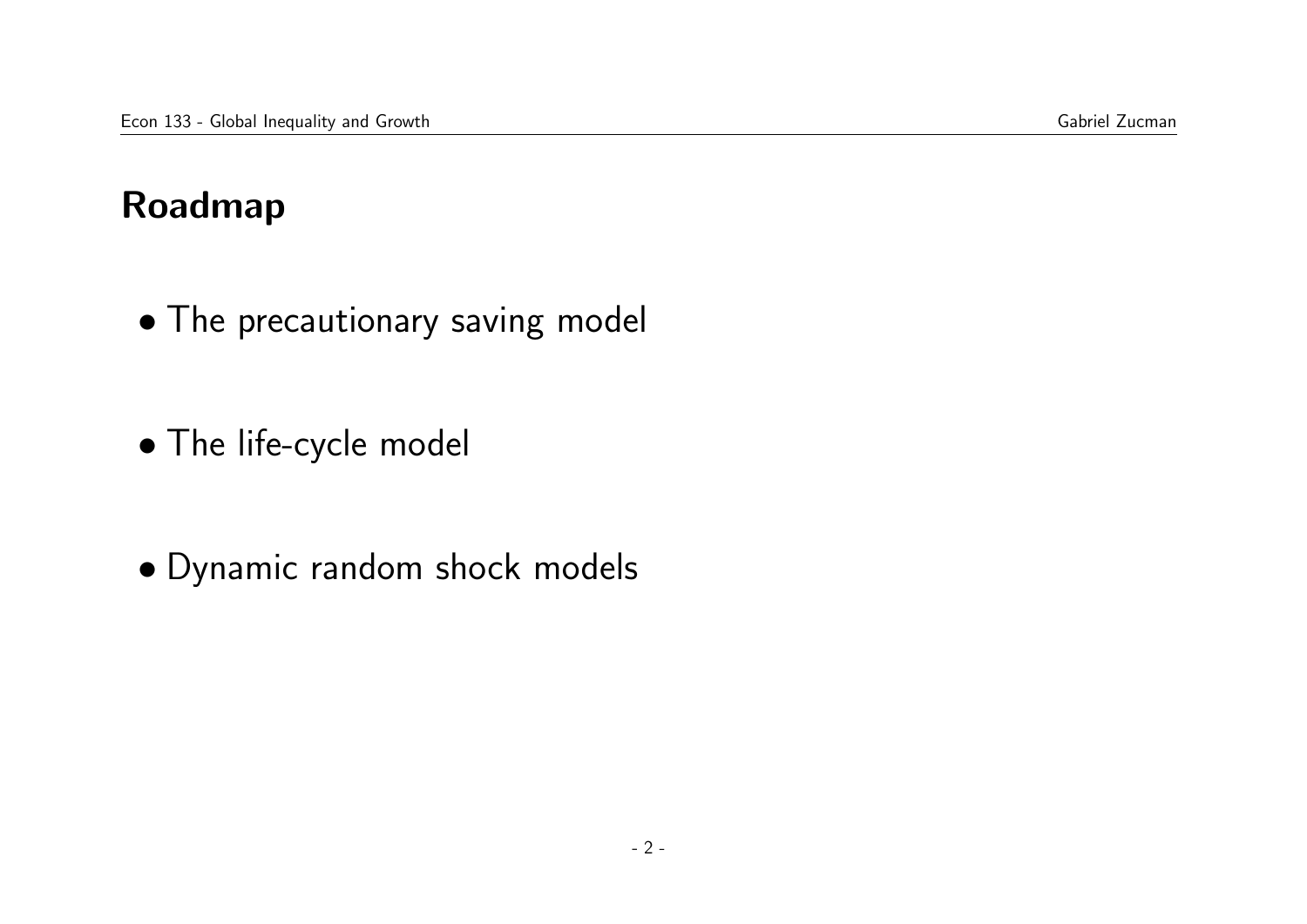Key question for the study of wealth inequality: why is wealth much more concentrated than labor income?

- Precautionary saving models: wealth less unequally distributed than income
- Life-cycle saving models: wealth as unequally distributed as labor income
- To generate a higher concentration of wealth, one needs dynamic models with cumulative shocks over long horizons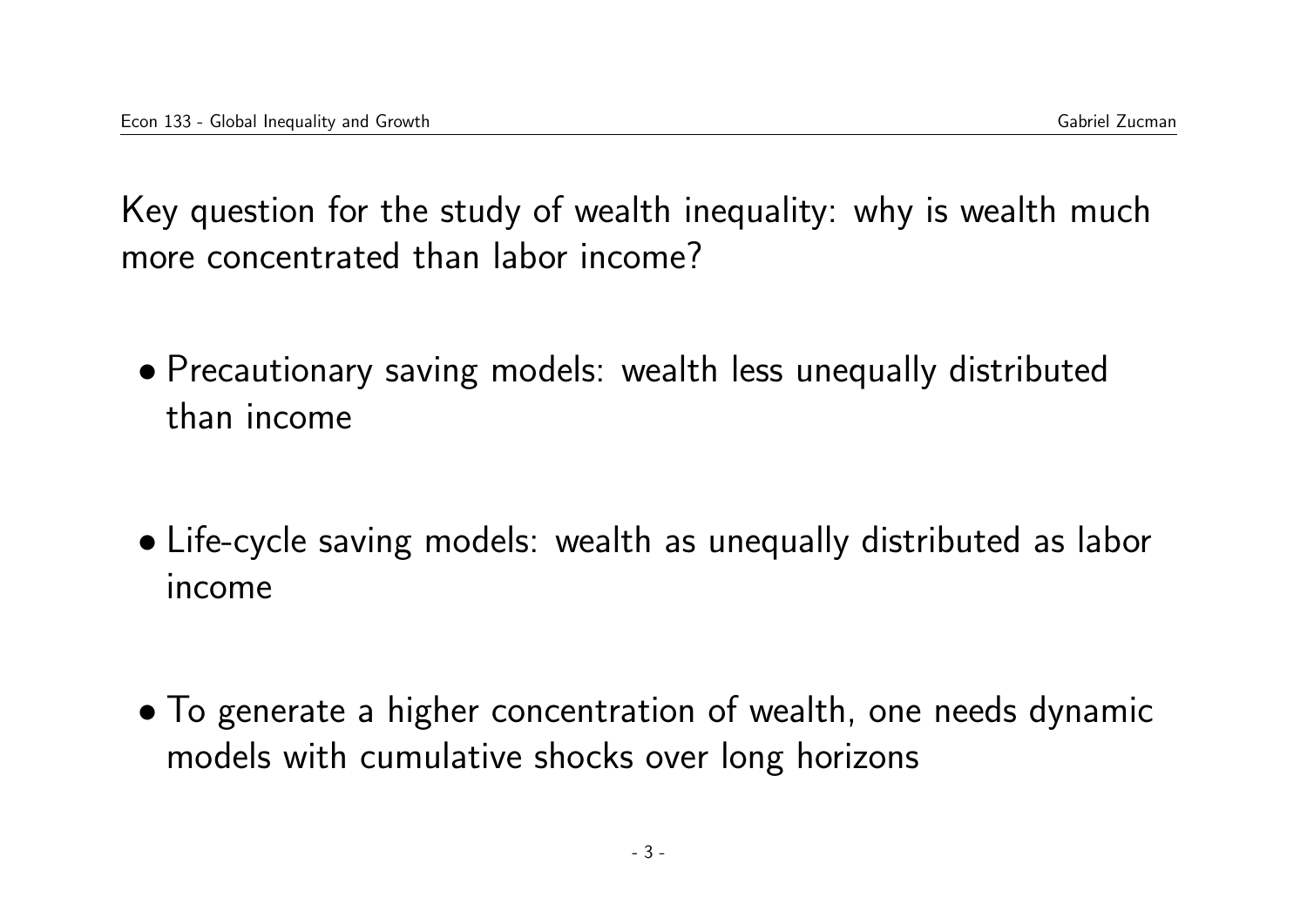## 1 Precautionary saving model

- Income is uncertain  $\rightarrow$  hold wealth as precaution for "rainy days"
- Main uncertainty: job loss  $\rightarrow$  labor income risk
- As one gets richer, less need to insure against labor income risk  $\rightarrow$ model predicts that saving rate falls with income
- Not consistent with the data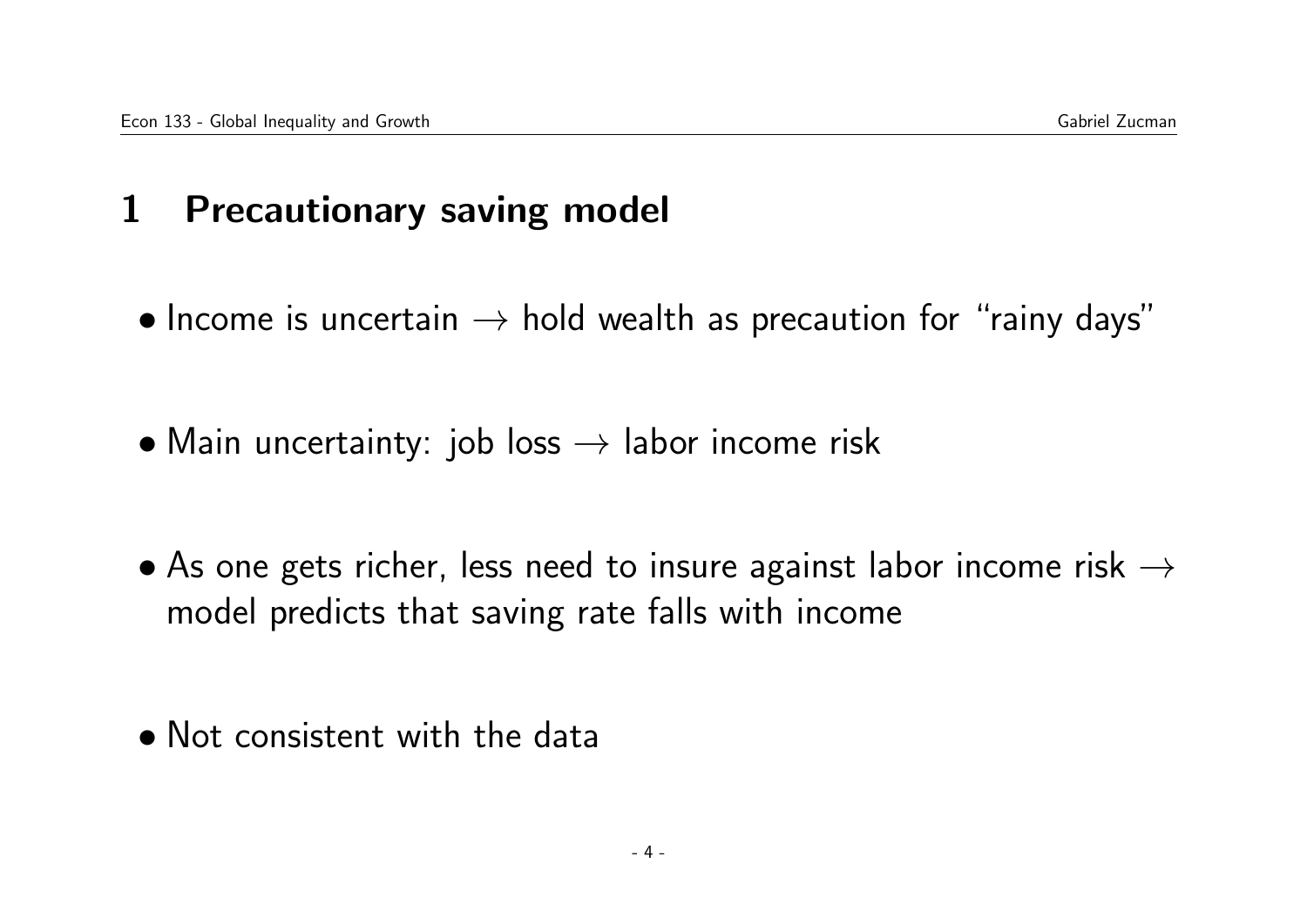

Source: Saez and Zucman (2016)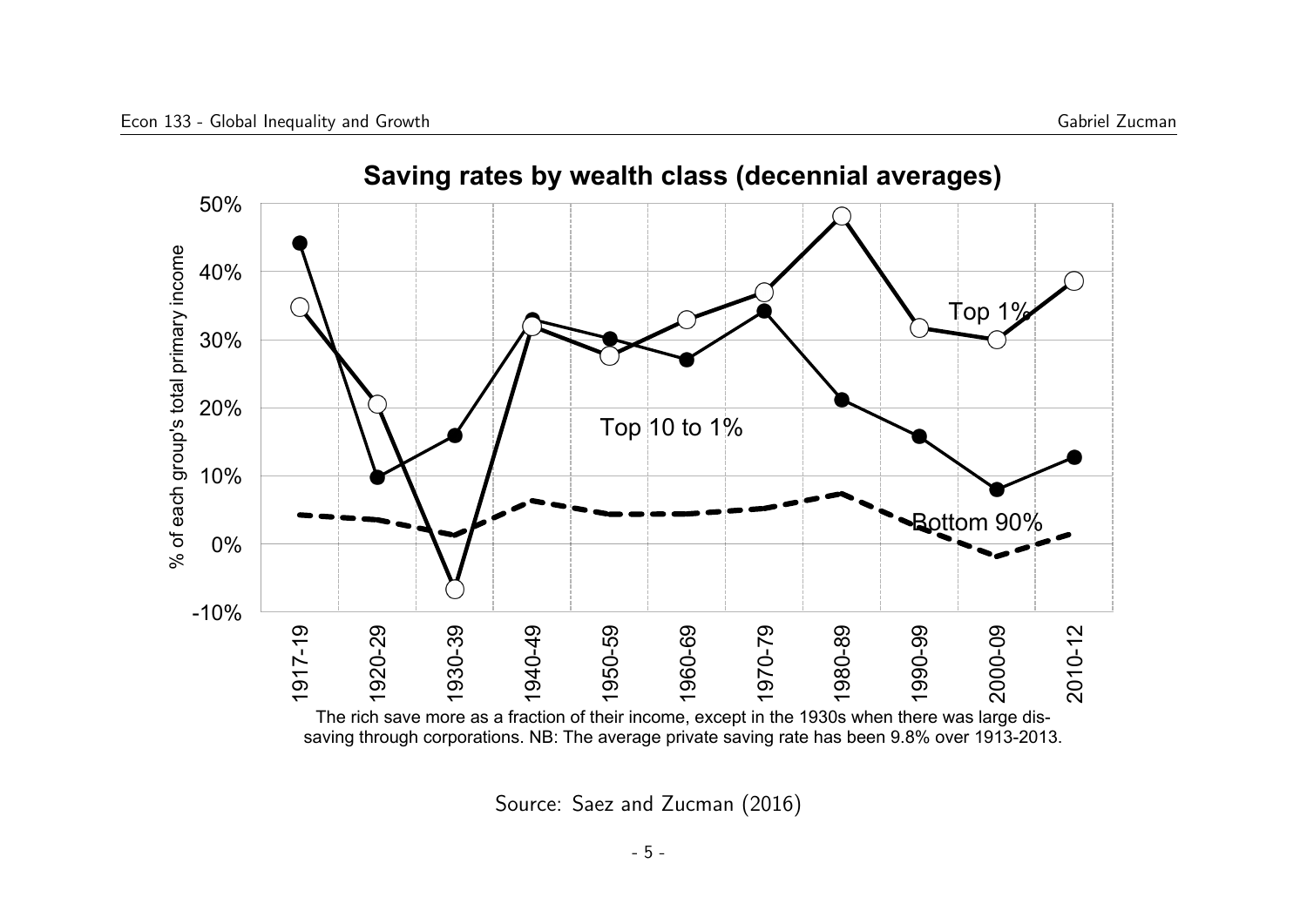

Source: Saez and Zucman (2016)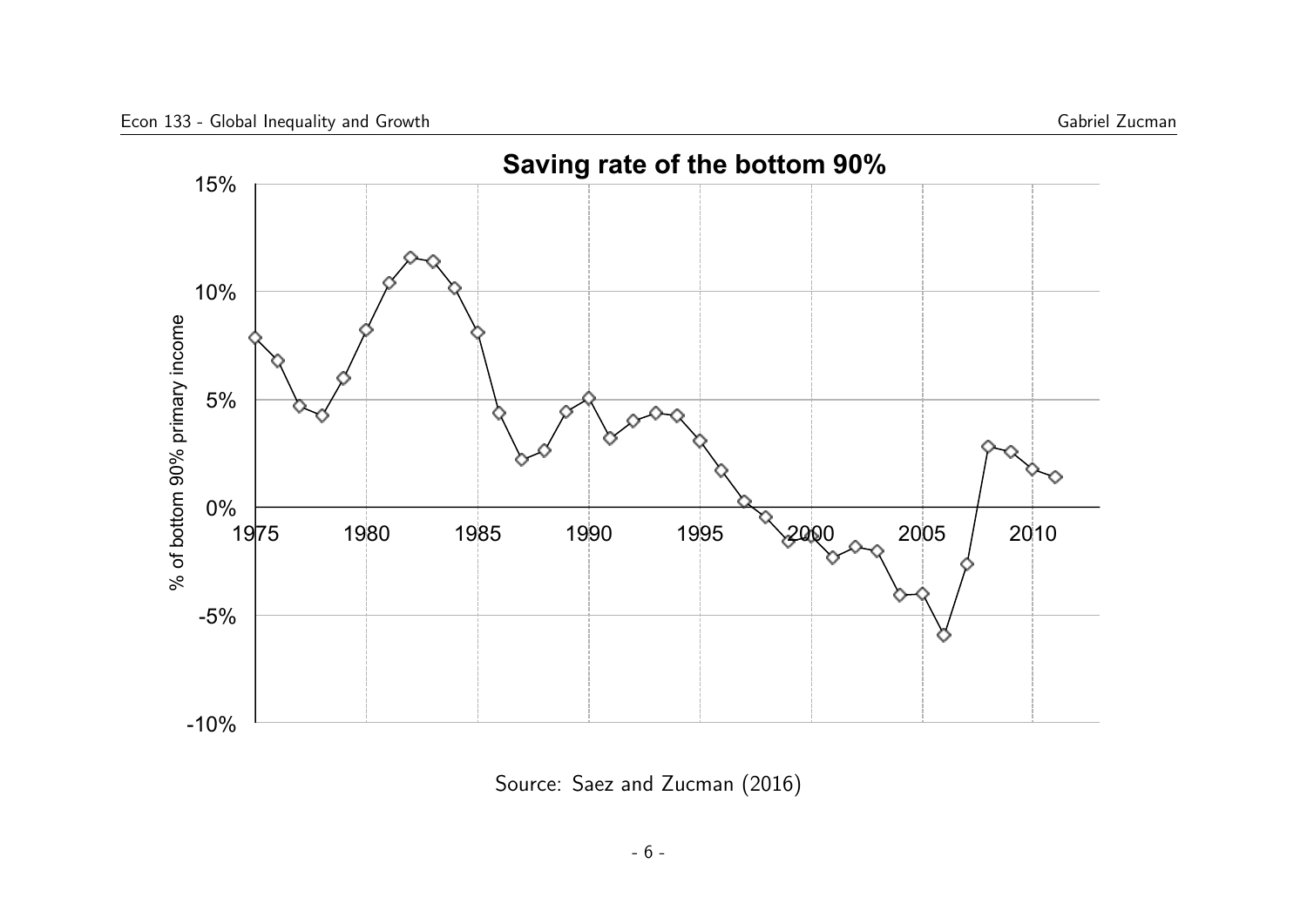## 2 Life-cycle saving models

Main idea: people save to spread resources over the life-cycle

## 2.1 A simple life-cycle model

- Individuals die with 0 wealth, wealth accumulation entirely driven by need to save for retirement
- Assume that everybody starts working at age 0, works for  $N$  years, dies at age L, and that there is no growth  $(n = g = r = 0)$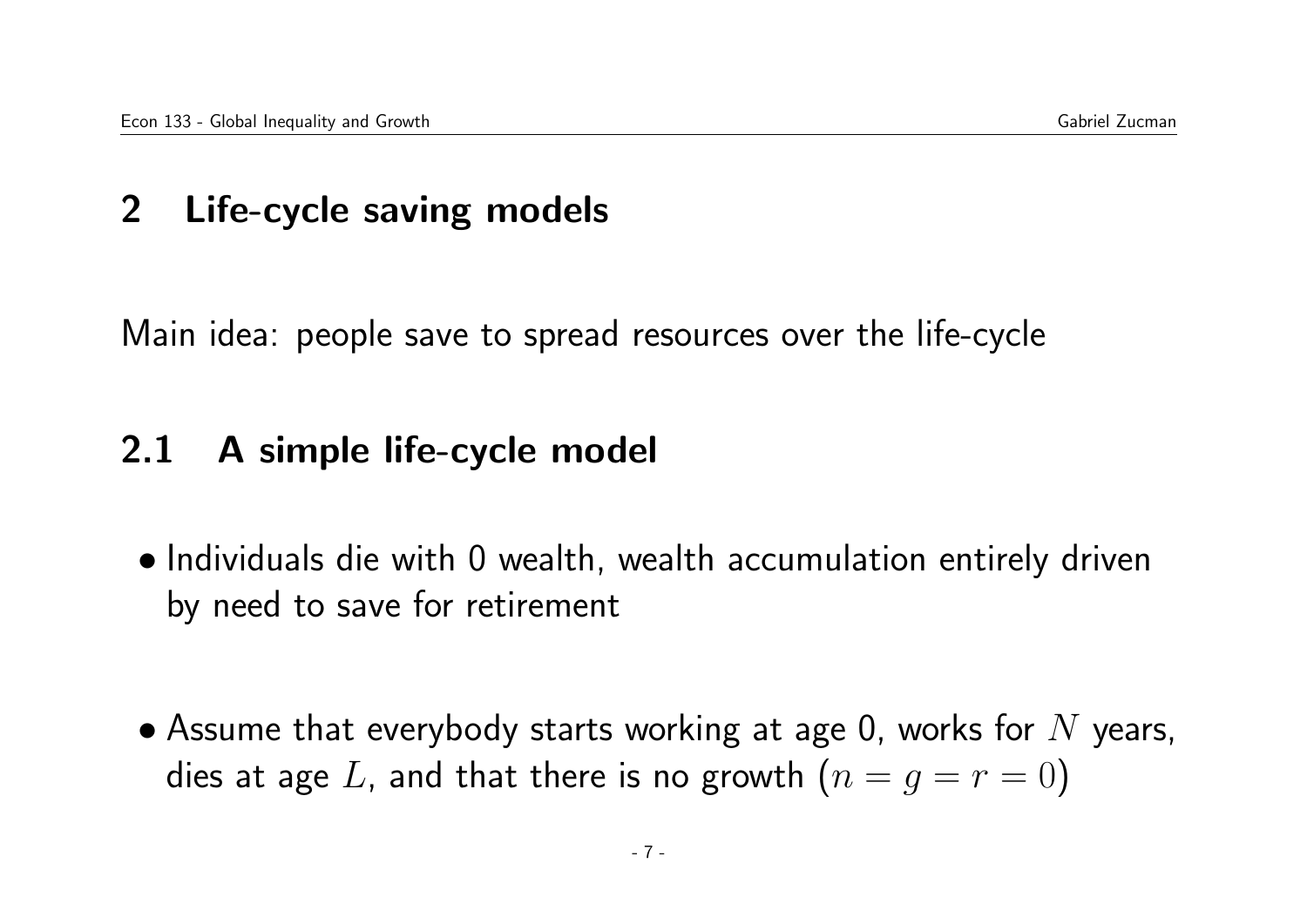- Ex:  $N = 60$ ,  $L = 70 \rightarrow$  retirement length  $L N = 10$  years
- Labor income is constant at Y during working age period, then 0 during retirement
- $\bullet$  Everybody fully smoothes annual consumption so that  $C$  is always equal to average per capita output:  $C = \overline{Y} \cdot N/L$
- While working, people save  $S = (1 N/L) \cdot \overline{Y}$
- Then during retirement people dis-save  $S = -N/L \cdot \bar{Y}$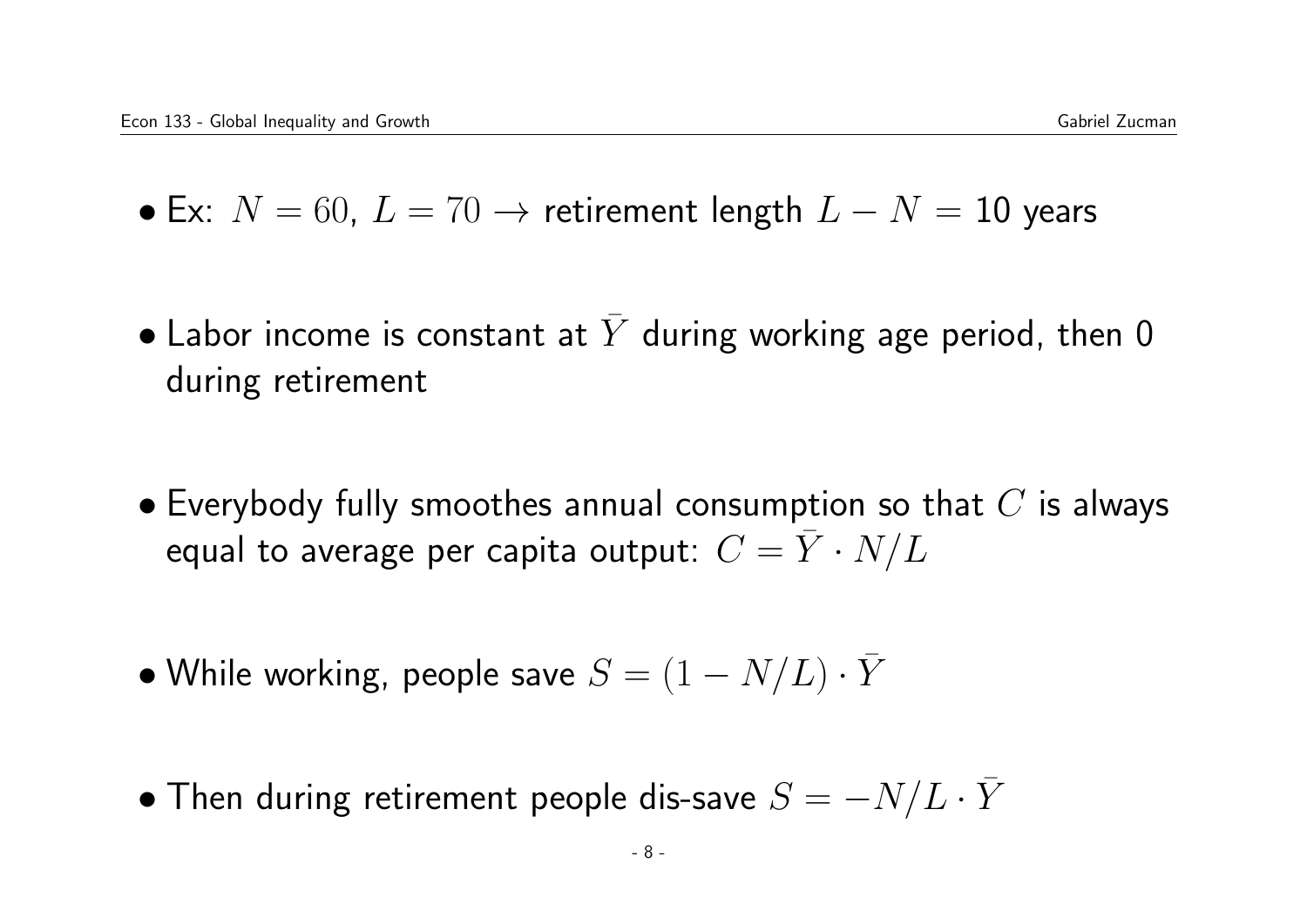



Source: Modigliani (1985)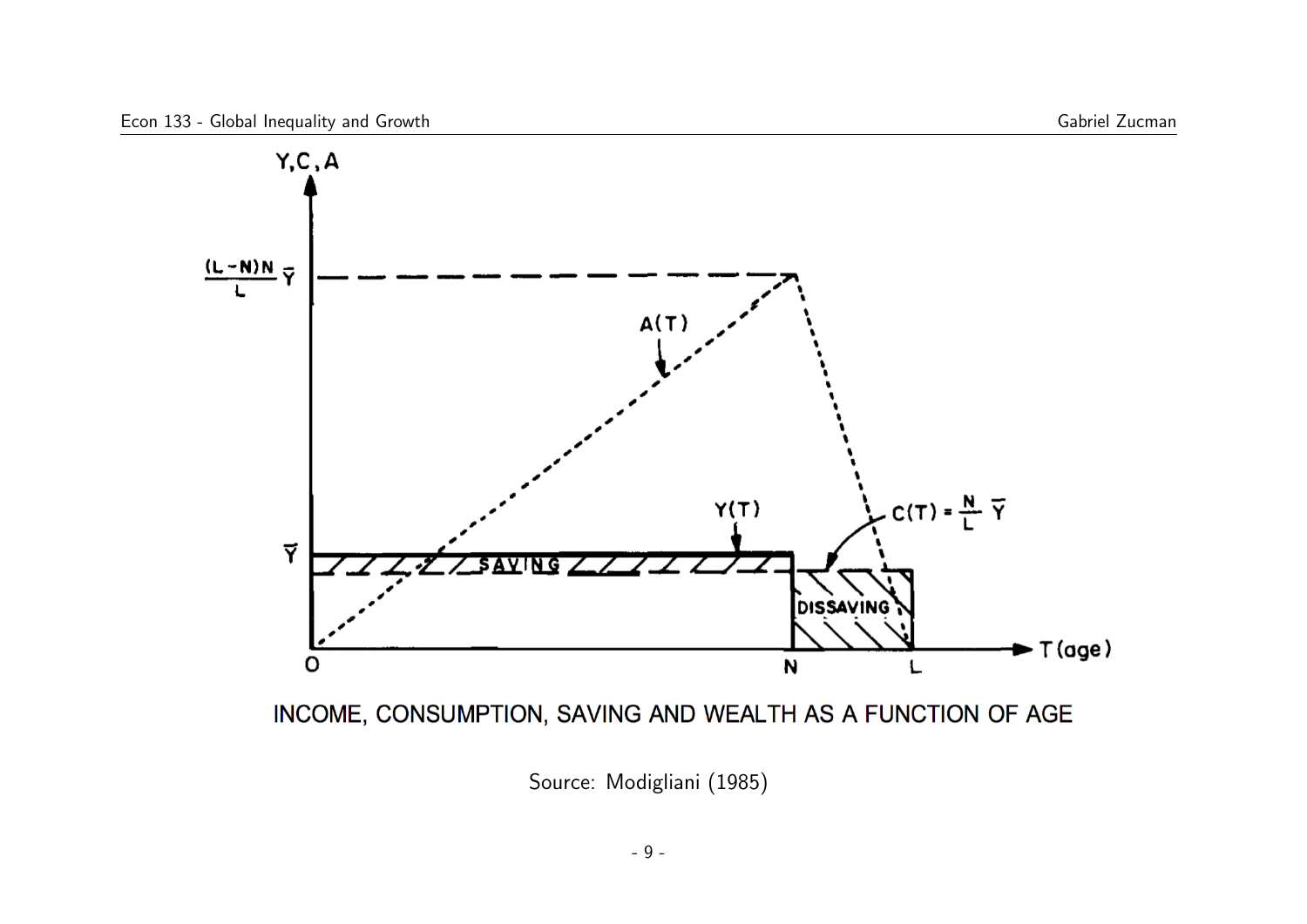## 2.2 The Modigliani triangle formula

Aggregate wealth/income ratio  $=$  half of retirement length

$$
\frac{W}{Y} = \frac{1}{2} \cdot (L - N)
$$

Proof: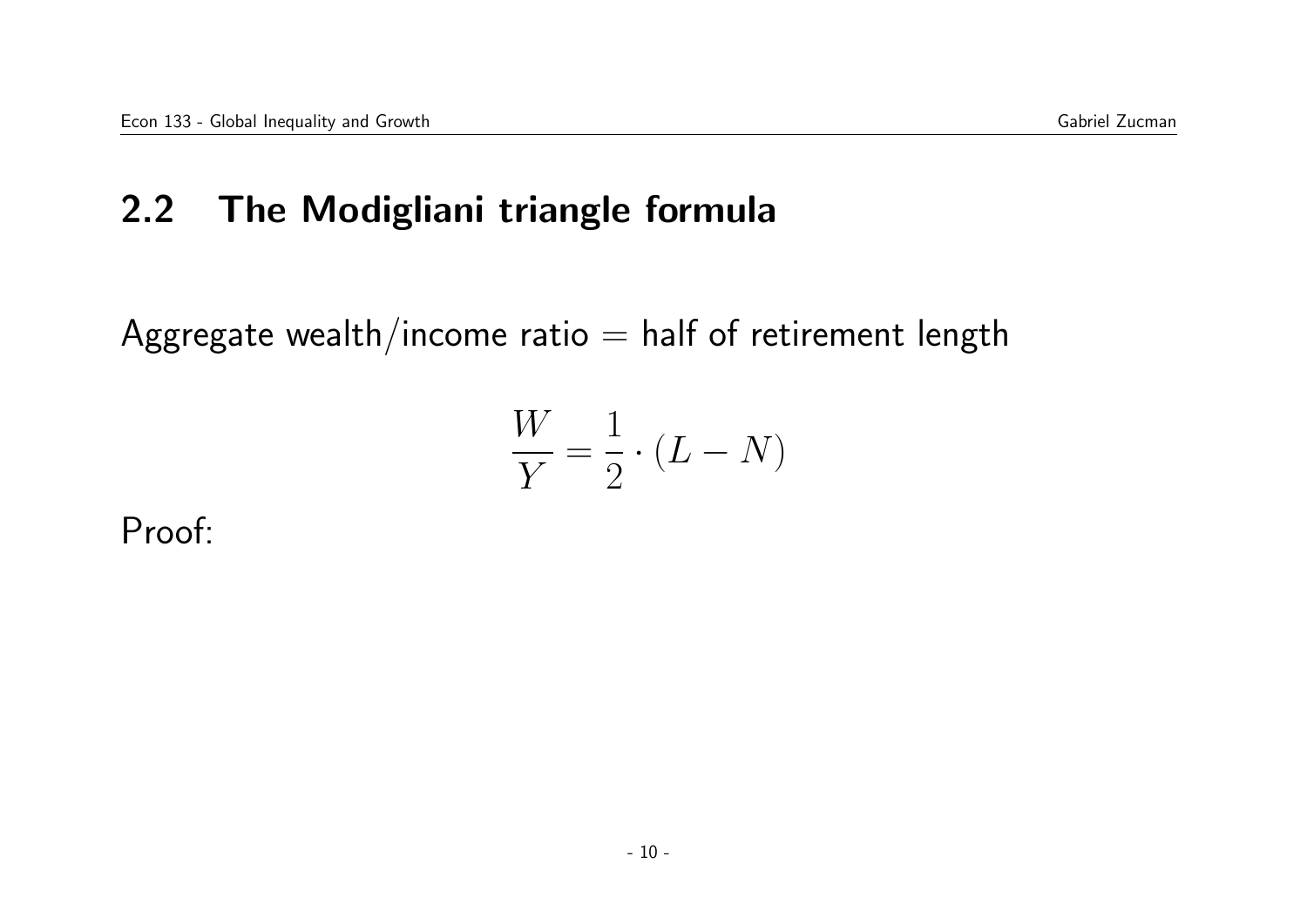## 2.3 Predictions of simple life-cycle model

- If retirement length  $L-N=10$  years, then  $\text{W/Y}=500\% \rightarrow$ model can generate large and reasonable wealth/income ratios
- Aggregate wealth/income ratio is independent of income level and solely depends on demographics
- Model can be extended to  $n > 0$ ,  $q > 0$ ,  $r > 0$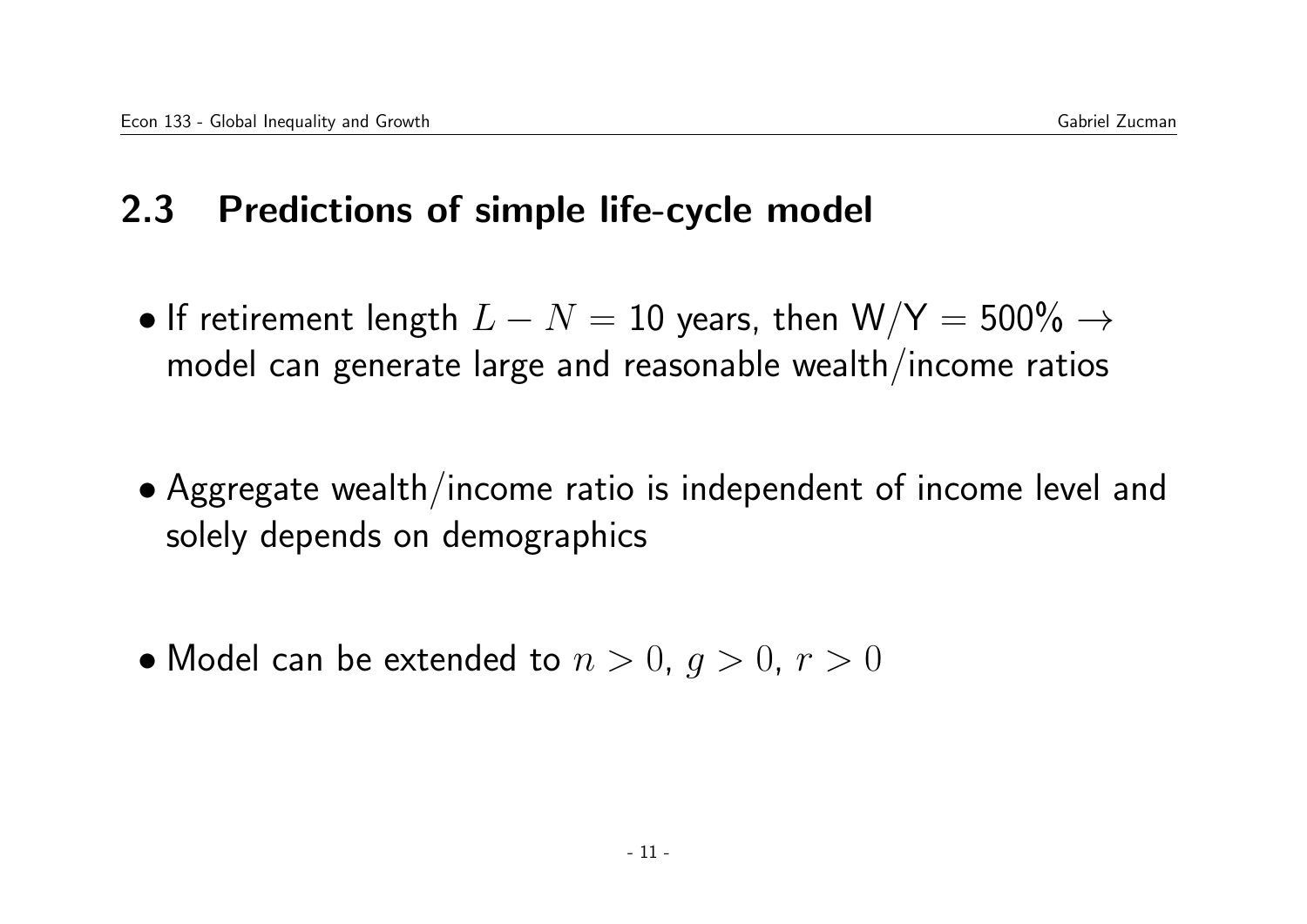Consider an economy with  $n = q = r = 0$ ,  $N = 60$ ,  $L = 70$ , and assume that between age 60 and 70, people work just as much as before 60. Then according to the Modigliani model, the aggregate wealth/income ratio will be:

 $A - 0\%$ 

 $B - 250\%$ 

C — Indeterminate (can take any value)

 $D - 500\%$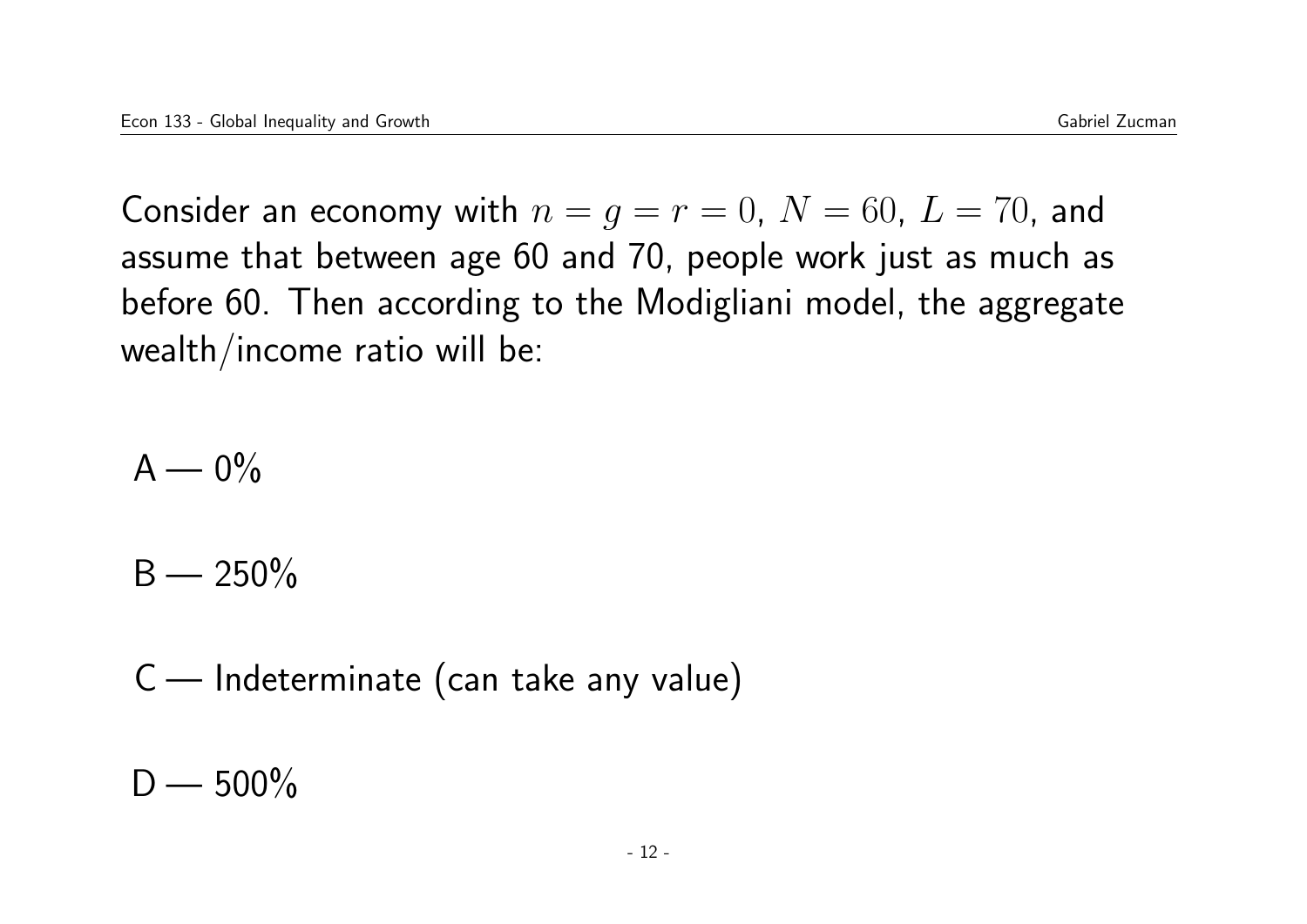#### 2.4 Limits of simple life-cycle model

- Social Security  $\rightarrow$  reduces need to save for retirement
- What fraction of aggregate wealth comes from life-cycle savers? Modigliani vs. Kotlikoff-Summers controversey
- Main limit: life-cycle model generates too little wealth inequality: wealth inequality simply the mirror image of income inequality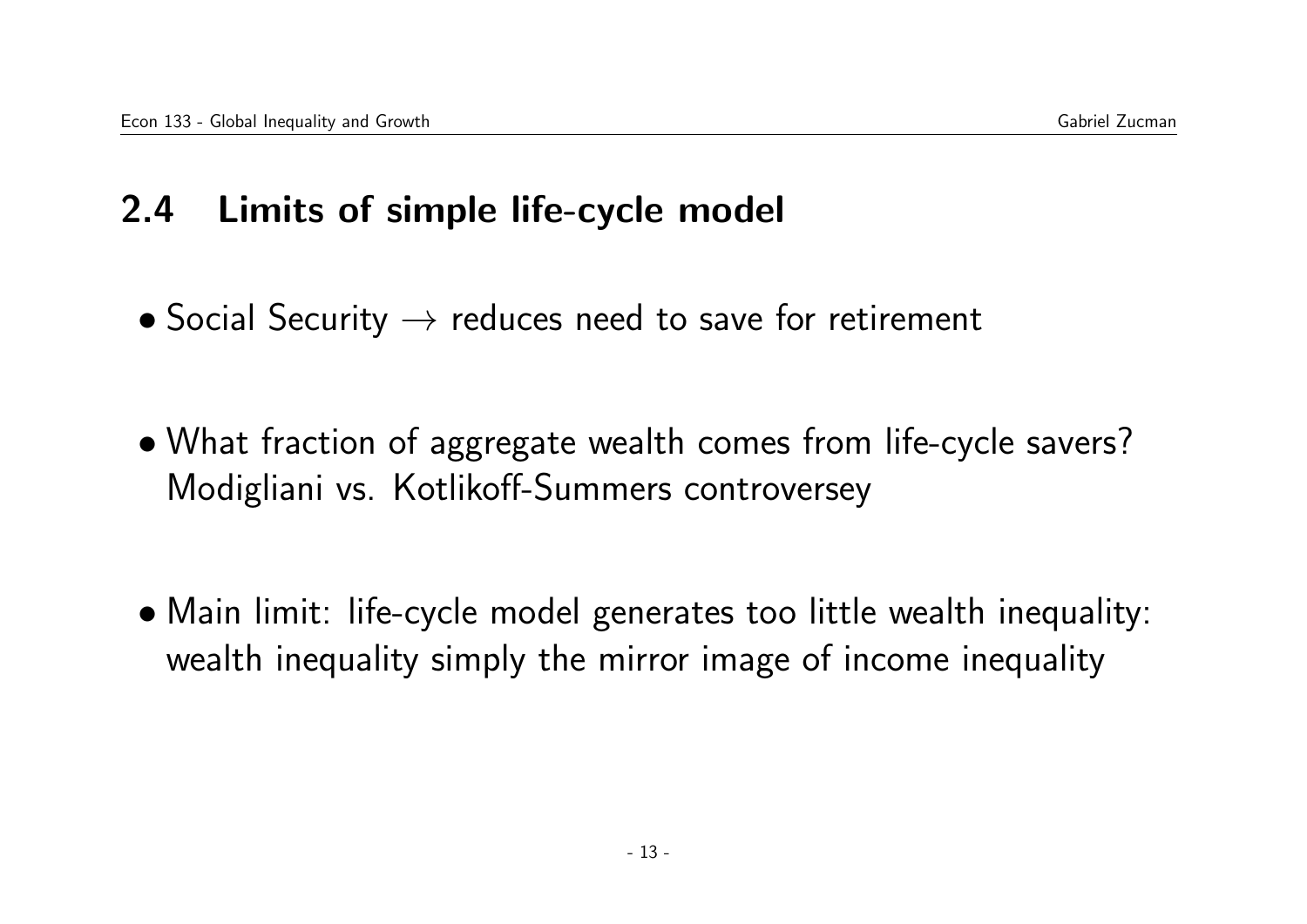## 3 Dynamic random shock models

## 3.1 Different types of shocks

- Shocks to rates of return
- Shocks to number of children
- Shocks to saving taste across generations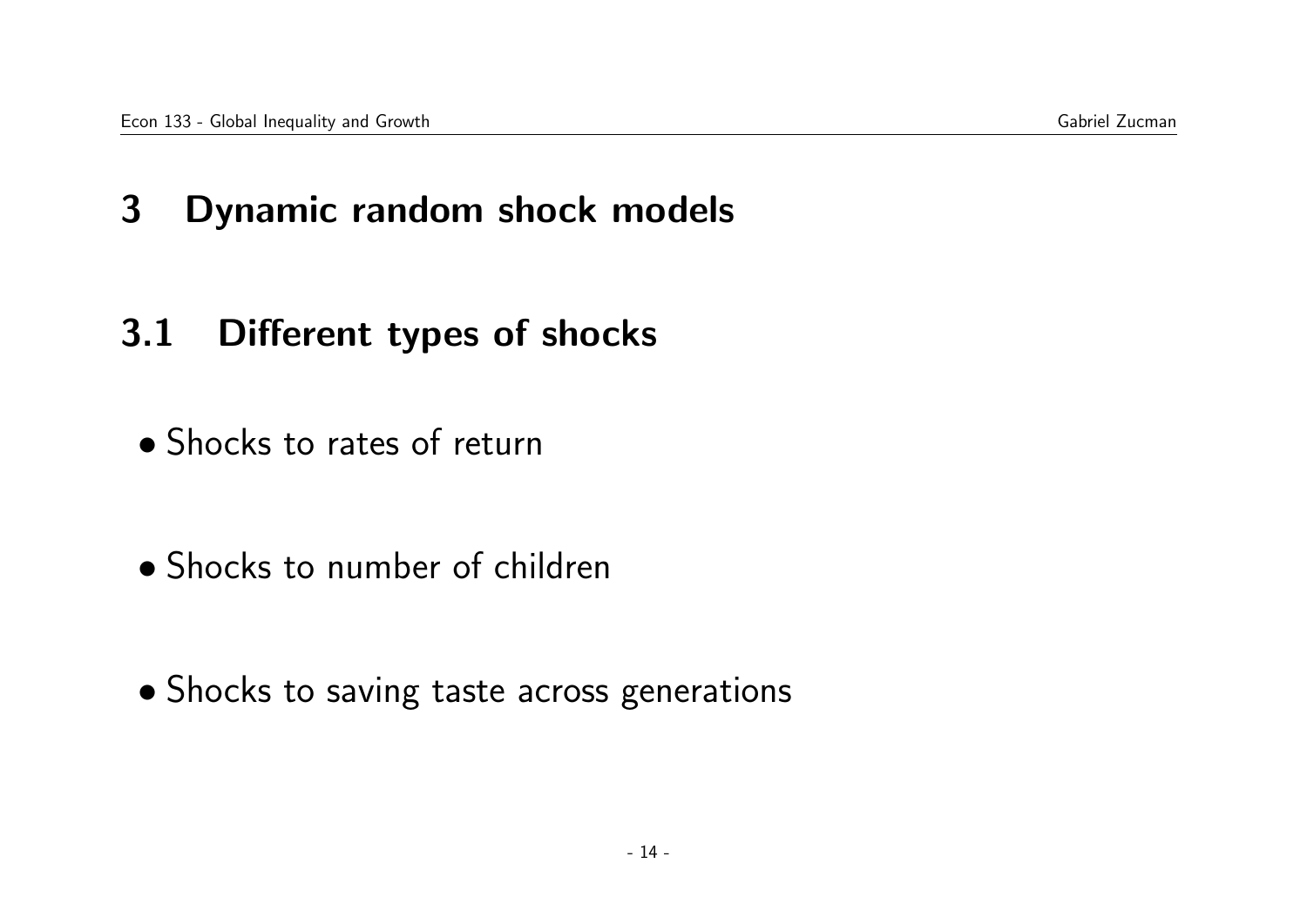## 3.2 Sketch of a simple dynamic random shock model

Let's consider a model where random shock is a saving taste shock:

- Each period is a generation (30 years)
- Each individual i receives same labor income  $y_{Lti} = y_{Lt}$  in period t and has same annual rate of return  $r_{ti} = r_t$
- Each agent chooses  $c_{ti}$  (life-time consumption) and  $w_{t+1i}$ (bequest left to children) so as to maximize a utility function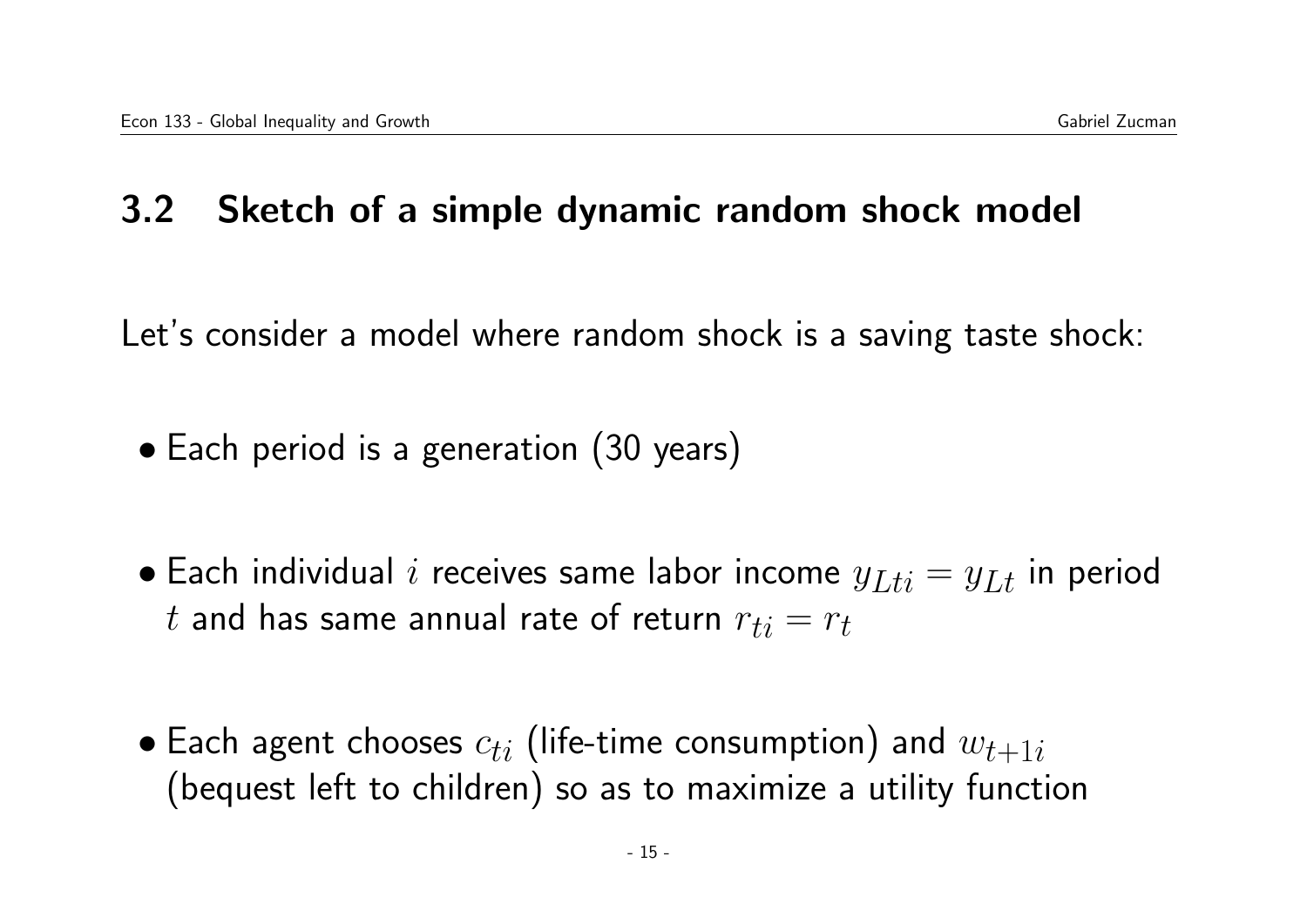$$
U(c_{ti}, w_{ti}) = c_{ti}^{1-s_{ti}} w_{ti}^{s_{ti}}
$$

- where  $s_{ti}$ : bequest taste parameter
- Budget constraint:  $c_{ti} + w_{t+1i} \leq y_{Lt} + (1 + r_t) \cdot w_{ti}$
- Random shocks come from idiosyncratic variations in the saving taste parameter  $s_{ti}$
- $s_{ti}$  drawn from some random process with mean  $s = E(s_{ti}) < 1$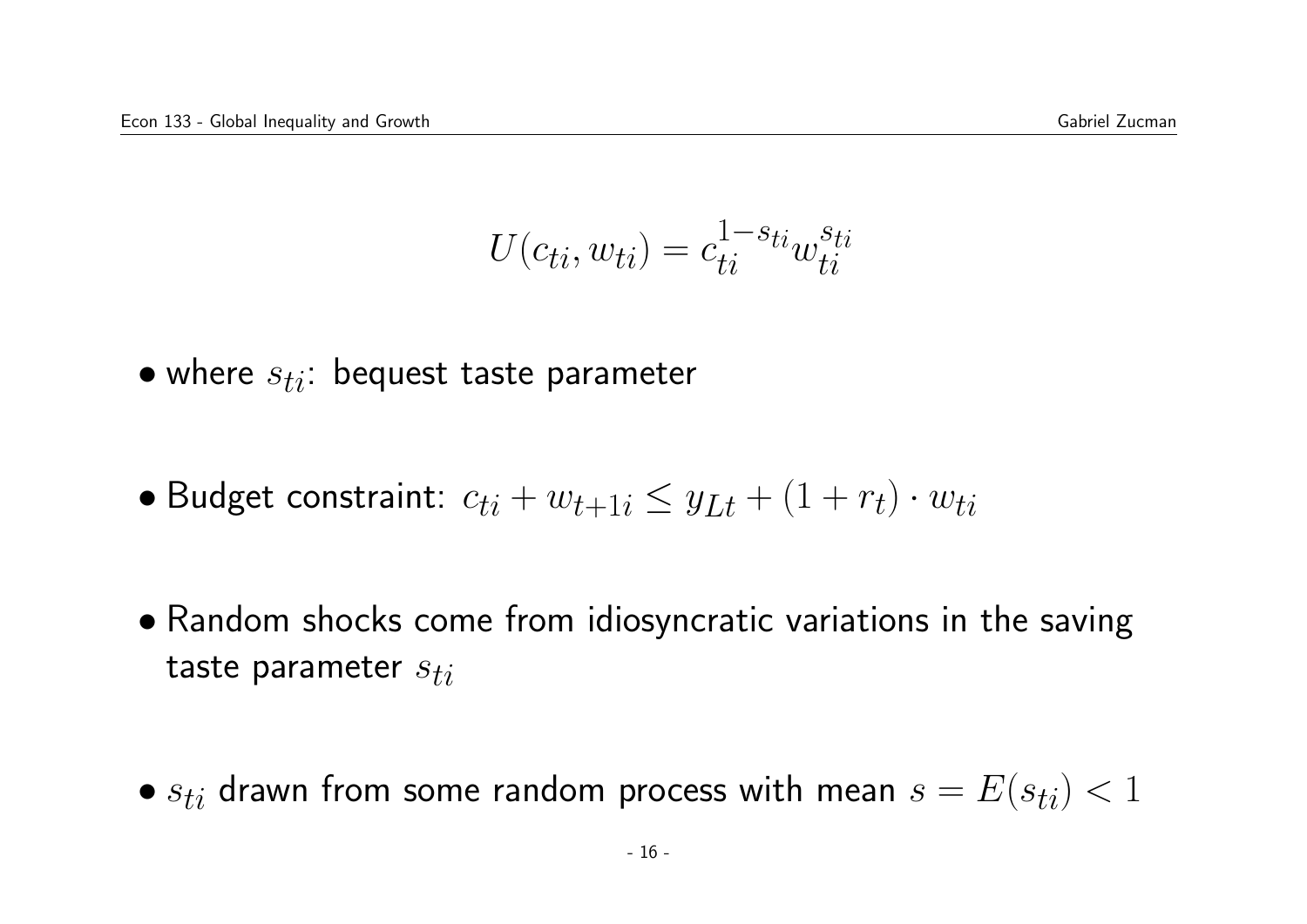Theorem: under a certain number of assumptions, wealth converges to a steady-state distribution that has the following properties:

- It follows a Pareto law at the top
- The Pareto exponent  $a$  depends on taste shocks  $s_{ti}$
- $\bullet$  The higher the variance of shocks, the lower  $a$
- $\bullet$   $a \rightarrow 1$  (and thus wealth inequality tends to infinity) if the variance of shocks goes to infinity, and  $a \rightarrow \infty$  if the variance goes to zero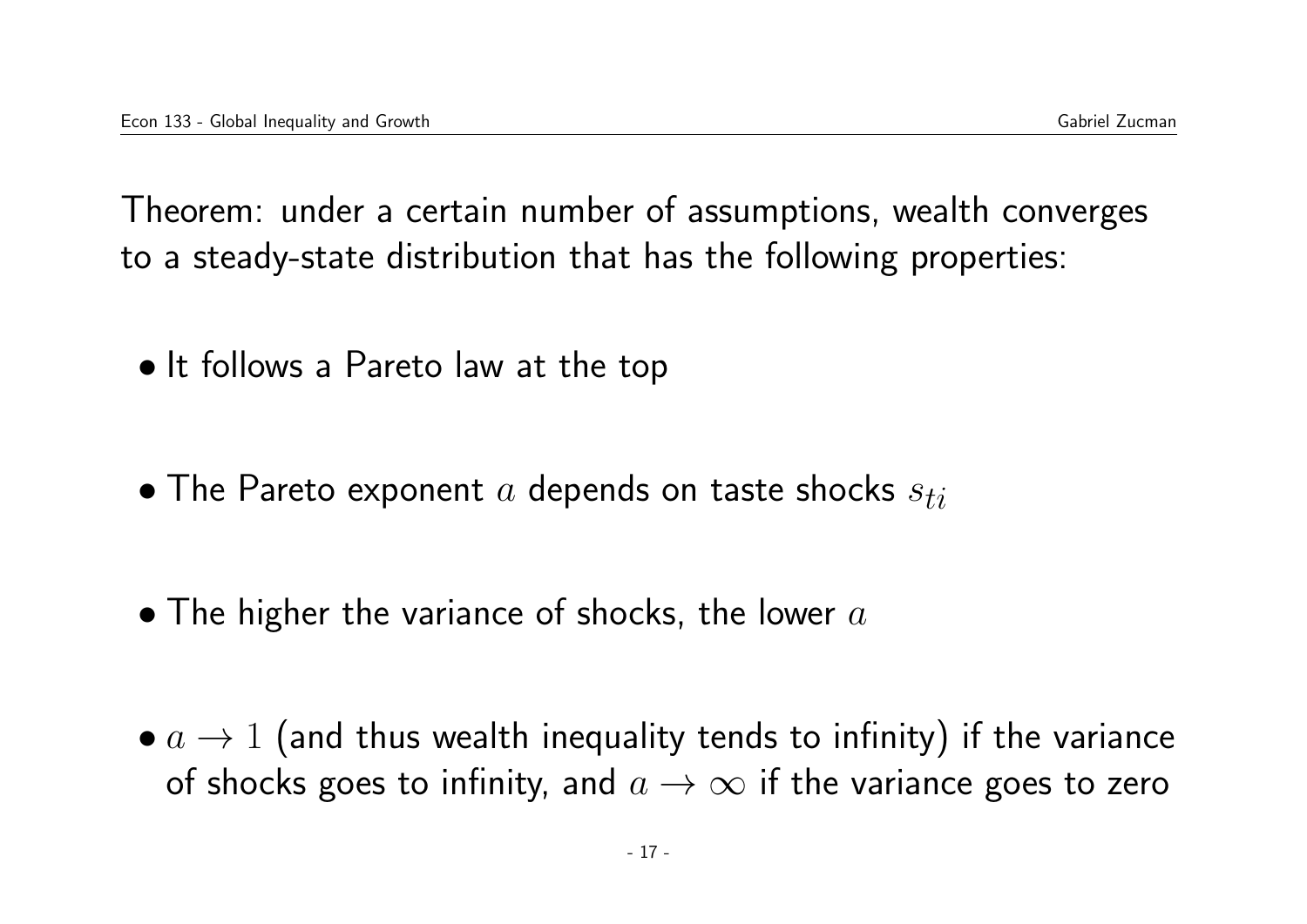A realistic theory of the wealth distribution has the following property:

- A Wealth inequality rises forever
- B Wealth is more unequally distributed than labor income
- C People mostly save for retirement
- D People mostly save to insure themselves against unemployment risk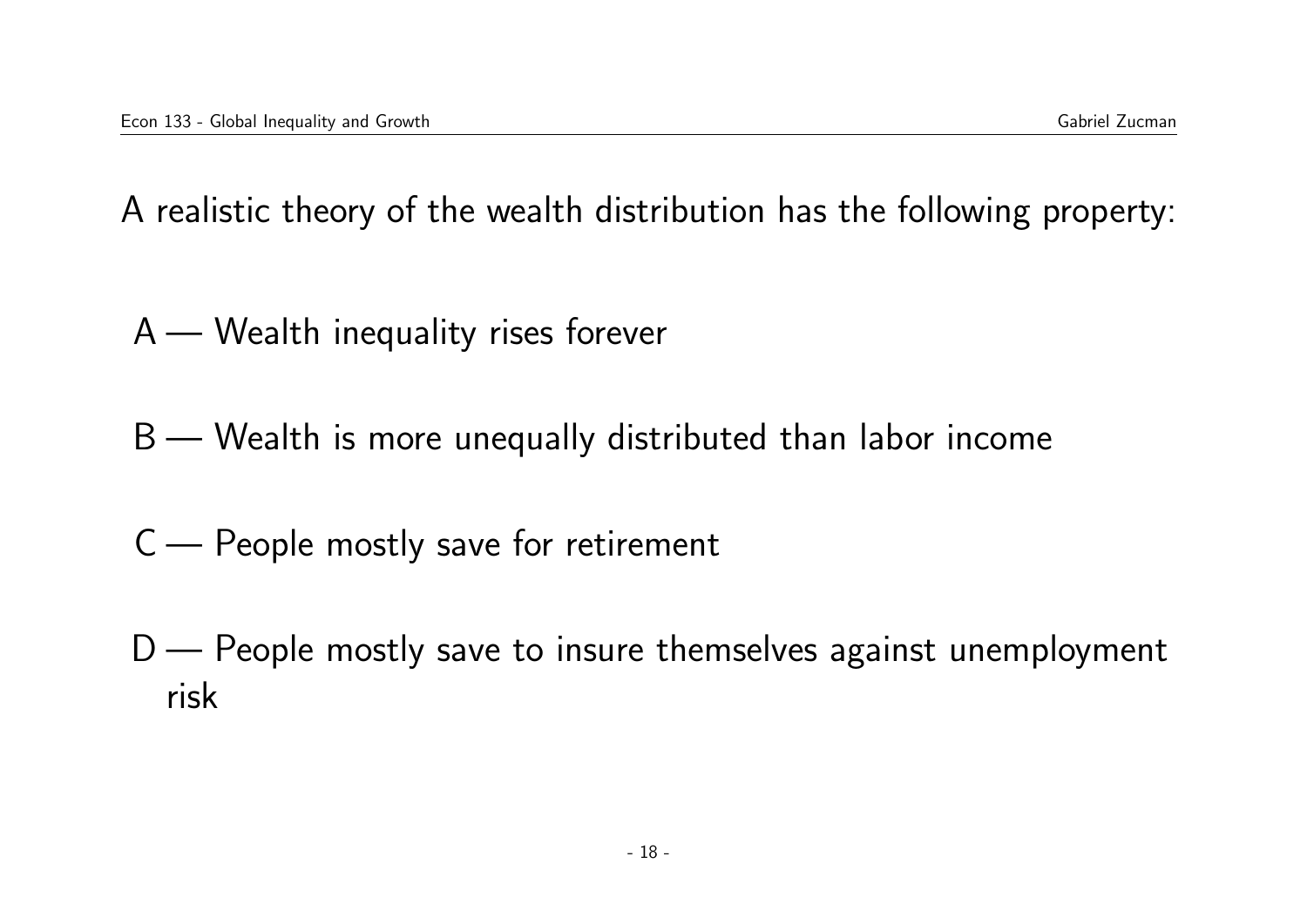## 4 Summary

- There are different saving motives: precautionary, life-cycle, bequest
- Life-cycle and precautionary saving alone cannot explain the level of wealth concentration
- Wealth is very concentrated because of dynamic, random shocks